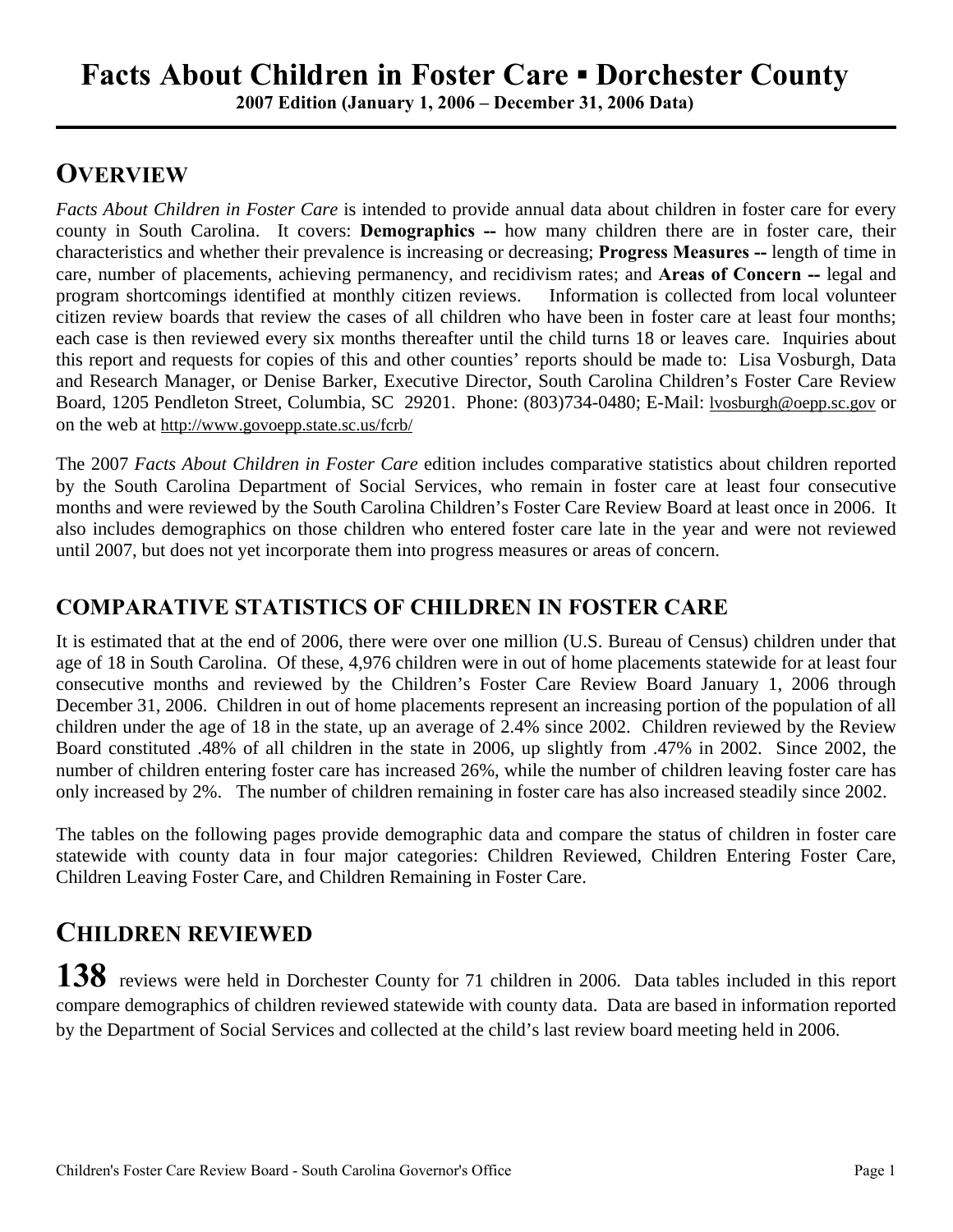### **CHILDREN ENTERING FOSTER CARE**

**29** children entered foster care and were reviewed by Dorchester County Review Boards in 2006. Of the children entering foster care, 48% entered due to physical neglect, while 31% entered care due to abuse. The remaining children entered care due to abandonment, voluntary placement, dependency, or juvenile offenses. Thirty-one percent (31) of the 29 children who entered foster care in 2006 had previously been in foster care. All of the children, 100%, returned to foster care from a birth parent.

## **CHILDREN LEAVING FOSTER CARE**

**30** During 2006, 30 children who were reviewed by Dorchester County Review Boards left foster care. Permanency for a child means placement with a "forever family". A child achieves legal permanency upon leaving the foster care system either by returning home to their natural parent or by being adopted. The largest percent of children (43%) returned home, followed by 30% who were emancipated or turned 18. Seventeen percent (17%) of the children who left care were placed with relatives and 10% were adopted.

Data tables included provide comparative demographic data and departure reasons for children leaving foster care. The data represented in these tables was provided by the Department of Social Services and collected at the last review board meeting held prior to the child leaving foster care.

## **CHILDREN REMAINING IN FOSTER CARE**

**43** children in Dorchester County entered foster care prior to January 1, 2006 and remained active in the foster care system as of January 1, 2007. Data is based on information submitted by the Department of Social Services and collected at the child's last review board meeting in 2006.

#### **SUMMARY OF REVIEWS AND AREAS OF CONCERN**

**71** children in foster care were reviewed by Dorchester County Review Boards in 2006.

#### **PARTICIPATION BY INTERESTED PARTIES AT LOCAL REVIEWS:**

Interested parties are invited by the Department of Social Services and include parents, foster parents, guardian ad litems, foster children, and others who may be involved with a child's placement in foster care. Those who attend reviews provide the local boards with important information used to make recommendations. In Dorchester County **260** individuals attended review board meetings in 2006.

#### **AREAS OF CONCERN:**

The monthly review process allows local review boards to identify systemic concerns that are barriers to permanence for children in foster care. These systemic deficiencies, or Areas of Concern, are defined as violations of law or policy. In Dorchester County, **151** Legal and **212** Program Areas of Concern were cited in 2006.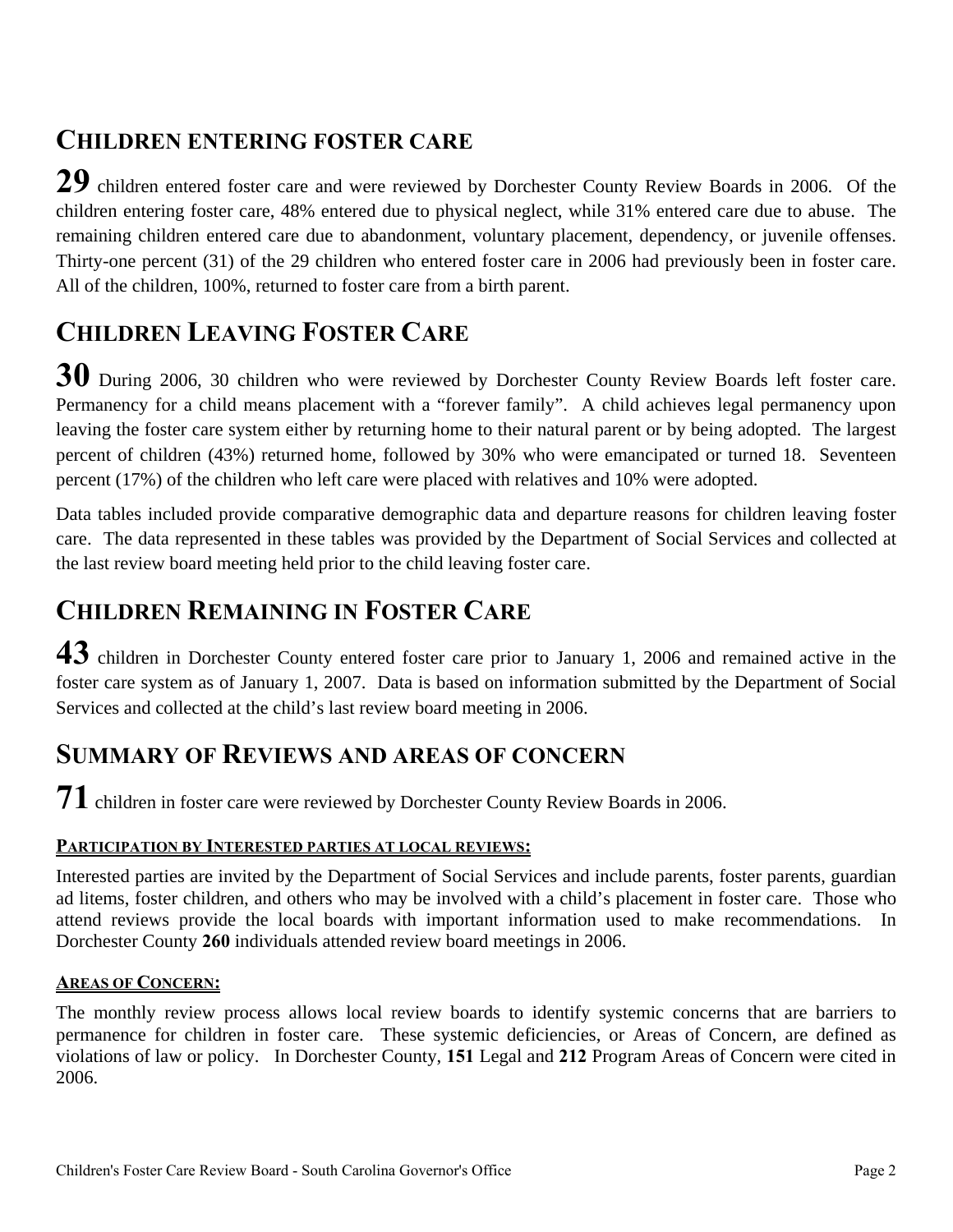|                         | <b>Children Reviewed</b><br><b>Children Entering</b> |          |                | <b>Children Leaving</b> |                | <b>Children Remaining</b> |                |        |
|-------------------------|------------------------------------------------------|----------|----------------|-------------------------|----------------|---------------------------|----------------|--------|
|                         | $\mathbf n$                                          | $\% *$   | $\mathbf n$    | $\% *$                  | $\mathbf n$    | $\% *$                    | $\mathbf n$    | $\% *$ |
| <b>Statewide Totals</b> | 4,976                                                | 100%     | 1,914          | 100%                    | 1,679          | 100%                      | 2,884          | 100%   |
| <b>By County</b>        |                                                      |          |                |                         |                |                           |                |        |
| Abbeville               | 24                                                   | 0.48%    | 8              | 0.42%                   | $\sqrt{5}$     | 0.30%                     | 14             | 0.49%  |
| Aiken                   | 138                                                  | 2.77%    | 81             | 4.23%                   | 66             | 3.93%                     | 62             | 2.15%  |
| Allendale               | 6                                                    | 0.12%    | 6              | 0.31%                   | 1              | 0.06%                     | 5              | 0.17%  |
| Anderson                | 336                                                  | 6.75%    | 139            | 7.26%                   | 120            | 7.15%                     | 185            | 6.41%  |
| Bamberg                 | 23                                                   | 0.46%    | 5              | 0.26%                   | $\overline{4}$ | 0.24%                     | 16             | 0.55%  |
| Barnwell                | 58                                                   | 1.17%    | 17             | 0.89%                   | 21             | 1.25%                     | 33             | 1.14%  |
| Beaufort                | 67                                                   | 1.35%    | 33             | 1.72%                   | 21             | 1.25%                     | 38             | 1.32%  |
| Berkeley                | 259                                                  | 5.20%    | 104            | 5.43%                   | 116            | 6.91%                     | 144            | 4.99%  |
| Calhoun                 | 12                                                   | 0.24%    | 3              | 0.16%                   | 4              | 0.24%                     | 10             | 0.35%  |
| Charleston              | 516                                                  | 10.37%   | 129            | 6.74%                   | 115            | 6.85%                     | 356            | 12.34% |
| Cherokee                | 76                                                   | 1.53%    | 26             | 1.36%                   | 20             | 1.19%                     | 48             | 1.66%  |
| Chester                 | 44                                                   | 0.88%    | 18             | 0.94%                   | 22             | 1.31%                     | 19             | 0.66%  |
| Chesterfield            | 46                                                   | 0.92%    | 16             | 0.84%                   | 17             | 1.01%                     | 21             | 0.73%  |
| Clarendon               | 68                                                   | 1.37%    | 45             | 2.35%                   | 26             | 1.55%                     | 20             | 0.69%  |
| Colleton                | 70                                                   | 1.41%    | 23             | 1.20%                   | 36             | 2.14%                     | 32             | 1.11%  |
| Darlington              | 78                                                   | 1.57%    | 39             | 2.04%                   | 36             | 2.14%                     | 31             | 1.07%  |
| Dillon                  | 67                                                   | 1.35%    | 36             | 1.88%                   | 18             | 1.07%                     | 36             | 1.25%  |
| <b>Dorchester</b>       | 71                                                   | 1.43%    | 29             | 1.52%                   | 30             | 1.79%                     | 43             | 1.49%  |
|                         |                                                      |          |                |                         |                |                           |                |        |
| Edgefield               | 20                                                   | 0.40%    | 9              | 0.47%                   | 12             | 0.71%                     | 6              | 0.21%  |
| Fairfield               | 14                                                   | 0.28%    | $\,8\,$        | 0.42%                   | 5              | 0.30%                     | 11             | 0.38%  |
| Florence                | 93                                                   | 1.87%    | 39             | 2.04%                   | 26             | 1.55%                     | 62             | 2.15%  |
| Georgetown              | 41                                                   | 0.82%    | 15             | 0.78%                   | 13             | 0.77%                     | 25             | 0.87%  |
| Greenville              | 479                                                  | 9.63%    | 172            | 8.99%                   | 144            | 8.58%                     | 289            | 10.02% |
| Greenwood               | 36                                                   | 0.72%    | 6              | 0.31%                   | 18             | 1.07%                     | 18             | 0.62%  |
| Hampton                 | 11                                                   | 0.22%    | 5              | 0.26%                   | $\overline{2}$ | 0.12%                     | 6              | 0.21%  |
| Horry                   | 242                                                  | 4.86%    | 112            | 5.85%                   | 86             | 5.12%                     | 149            | 5.17%  |
| Jasper                  | 17                                                   | 0.34%    | 12             | 0.63%                   | $\overline{4}$ | 0.24%                     | 12             | 0.42%  |
| Kershaw                 | 47                                                   | 0.94%    | 21             | 1.10%                   | 11             | 0.66%                     | 27             | 0.94%  |
| Lancaster               | 71                                                   | 1.43%    | 26             | 1.36%                   | 20             | 1.19%                     | 36             | 1.25%  |
| Laurens                 | 67                                                   | 1.35%    | $\overline{7}$ | 0.37%                   | 16             | 0.95%                     | 47             | 1.63%  |
| Lee                     | 34                                                   | $0.68\%$ | 19             | 0.99%                   | 19             | 1.13%                     | 12             | 0.42%  |
| Lexington               | 172                                                  | 3.46%    | 69             | 3.61%                   | 48             | 2.86%                     | 116            | 4.02%  |
| Marion                  | 105                                                  | 2.11%    | 61             | 3.19%                   | 38             | 2.26%                     | 51             | 1.77%  |
| Marlboro                | 52                                                   | 1.05%    | 33             | 1.72%                   | 25             | 1.49%                     | 23             | 0.80%  |
| McCormick               | 9                                                    | 0.18%    | $\overline{4}$ | 0.21%                   | 1              | 0.06%                     | 3              | 0.10%  |
| Newberry                | 30                                                   | 0.60%    | 12             | 0.63%                   | 6              | 0.36%                     | 23             | 0.80%  |
| Oconee                  | 145                                                  | 2.91%    | 46             | 2.40%                   | 68             | 4.05%                     | 75             | 2.60%  |
| Orangeburg              | 94                                                   | 1.89%    | 21             | 1.10%                   | 41             | 2.44%                     | 54             | 1.87%  |
| Pickens                 | 101                                                  | 2.03%    | 29             | 1.52%                   | 31             | 1.85%                     | 59             | 2.05%  |
| Richland                | 402                                                  | 8.08%    | 144            | 7.52%                   | 115            | 6.85%                     | 252            | 8.74%  |
| Saluda                  | 10                                                   | 0.20%    | 6              | 0.31%                   | $\mathfrak{Z}$ | 0.18%                     | $\mathfrak{Z}$ | 0.10%  |
| Spartanburg             | 335                                                  | 6.73%    | 128            | 6.69%                   | 101            | 6.02%                     | 186            | 6.45%  |
| Sumter                  | 124                                                  | 2.49%    | 45             | 2.35%                   | 53             | 3.16%                     | 69             | 2.39%  |
| Union                   | 14                                                   | 0.28%    | 6              | 0.31%                   | 4              | 0.24%                     | 9              | 0.31%  |
| Williamsburg            | 52                                                   | 1.05%    | 16             | 0.84%                   | 16             | 0.95%                     | 34             | 1.18%  |
| York                    | 200                                                  | 4.02%    | 86             | 4.49%                   | 75             | 4.47%                     | 114            | 3.95%  |

## **Comparative County Statistics**

**\* Percent of Statewide Total**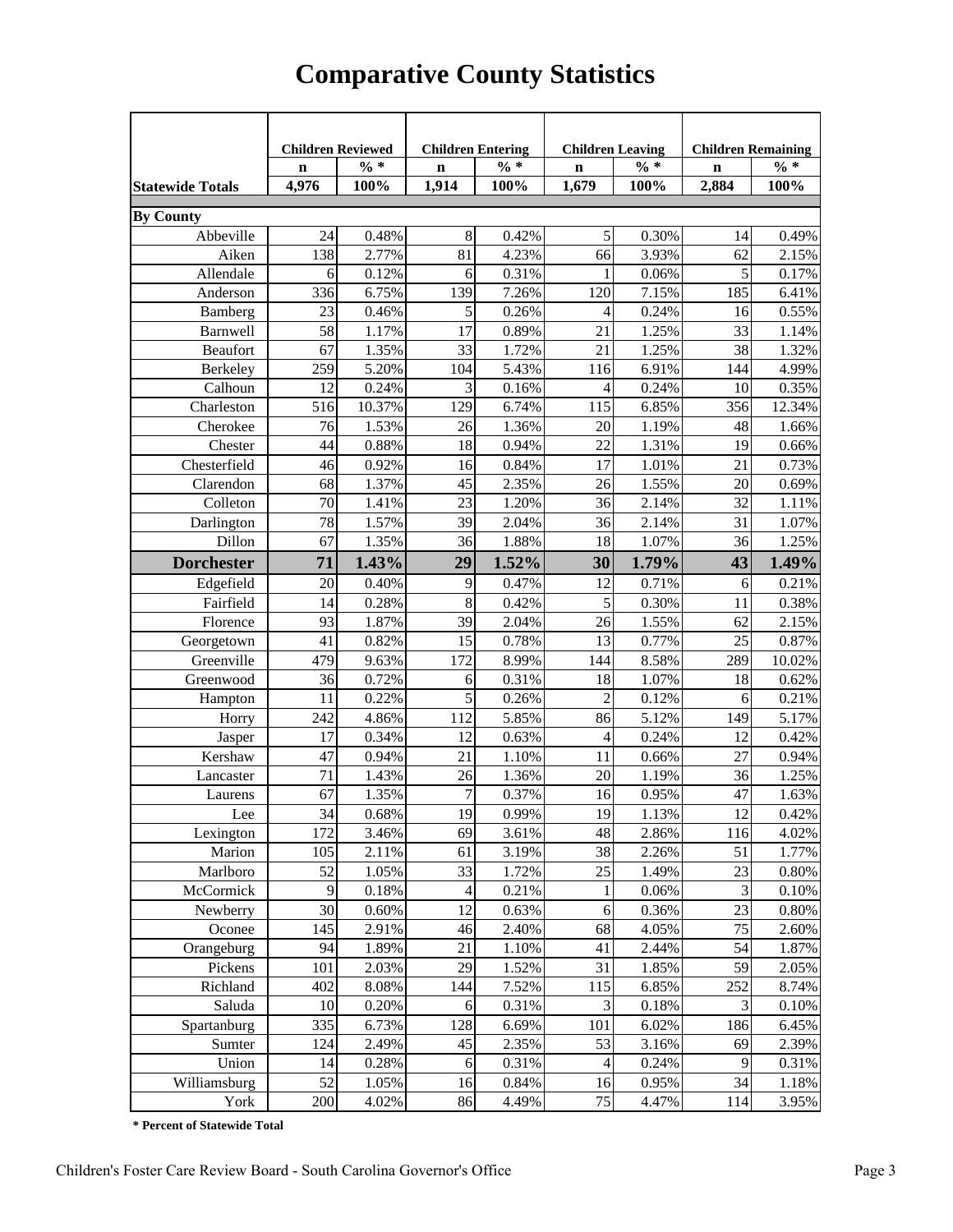## **Children Reviewed**

|                                     | Statewide | Dorchester |
|-------------------------------------|-----------|------------|
| <b>All Children</b>                 | 4,976     | 71         |
|                                     |           |            |
| <b>Case Management (percent)</b>    |           |            |
| Adoption                            | 15%       | 7%         |
| County                              | 62%       | 85%        |
| <b>Managed Treatment Services</b>   | 23%       | 8%         |
|                                     |           |            |
| Race (percent)                      |           |            |
| Caucasian                           | 44%       | 46%        |
| African American                    | 47%       | 30%        |
| Hispanic                            | 2%        | 7%         |
| <b>Other Minorities</b>             | 7%        | 17%        |
|                                     |           |            |
| Gender (percent)                    |           |            |
| Male                                | 51%       | 52%        |
| Female                              | 49%       | 48%        |
|                                     |           |            |
| <b>Age at Last Review (percent)</b> |           |            |
| $0 - 5$                             | 30%       | 32%        |
| $6-9$                               | 16%       | 13%        |
| $10 - 15$                           | 29%       | 27%        |
| $16+$                               | 25%       | 28%        |
|                                     |           |            |
| <b>Placement Type (percent)</b>     |           |            |
| <b>Foster Care Placement</b>        | 69%       | 79%        |
| <b>Therapeutic Placement</b>        | 31%       | 21%        |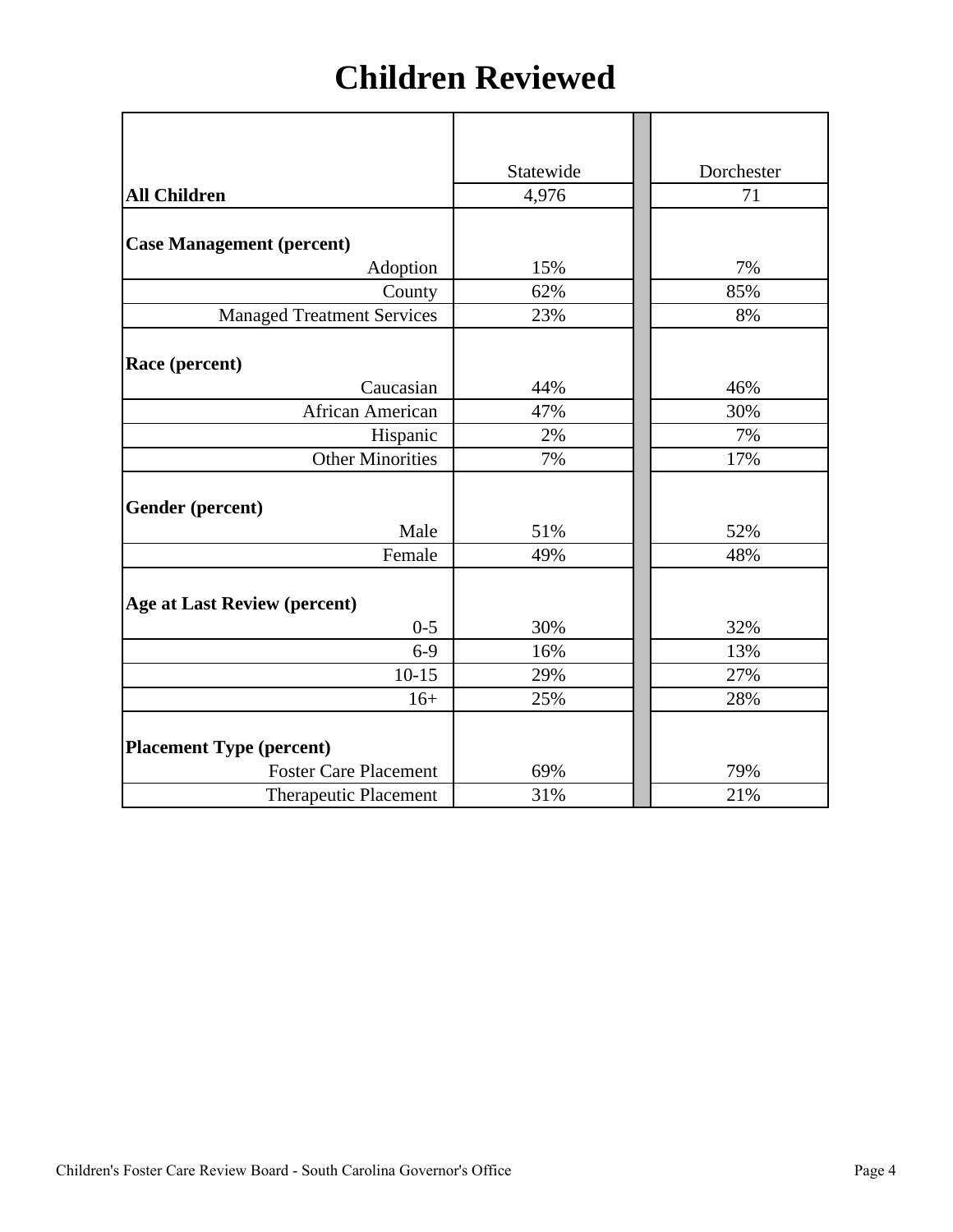# **Children Entering Foster Care**

|                                      | Statewide | Dorchester |
|--------------------------------------|-----------|------------|
| <b>All Children</b>                  | 1,914     | 29         |
|                                      |           |            |
| <b>Reason Entered Care (percent)</b> |           |            |
| Neglect                              | 53%       | 48%        |
| Abuse                                | 25%       | 31%        |
| Other                                | 22%       | 21%        |
|                                      |           |            |
| Race (percent)                       |           |            |
| Caucasian                            | 48%       | 45%        |
| African American                     | 42%       | 21%        |
| Hispanic                             | 4%        | 14%        |
| <b>Other Minorities</b>              | 6%        | 20%        |
|                                      |           |            |
| Gender (percent)                     |           |            |
| Male                                 | 49%       | 48%        |
| Female                               | 51%       | 52%        |
|                                      |           |            |
| Age at Entry (percent)               |           |            |
| $0 - 5$                              | 46%       | 45%        |
| $6-9$                                | 18%       | 10%        |
| $10-15$                              | 30%       | 31%        |
| $16+$                                | 6%        | 14%        |
|                                      |           |            |
| <b>Re-Entry (percent)</b>            |           |            |
| All Children                         | 24%       | 31%        |
| Home                                 | 57%       | 100%       |
| Relative                             | 30%       | 0%         |
| Other                                | 10%       | 0%         |
| Adoption                             | 3%        | 0%         |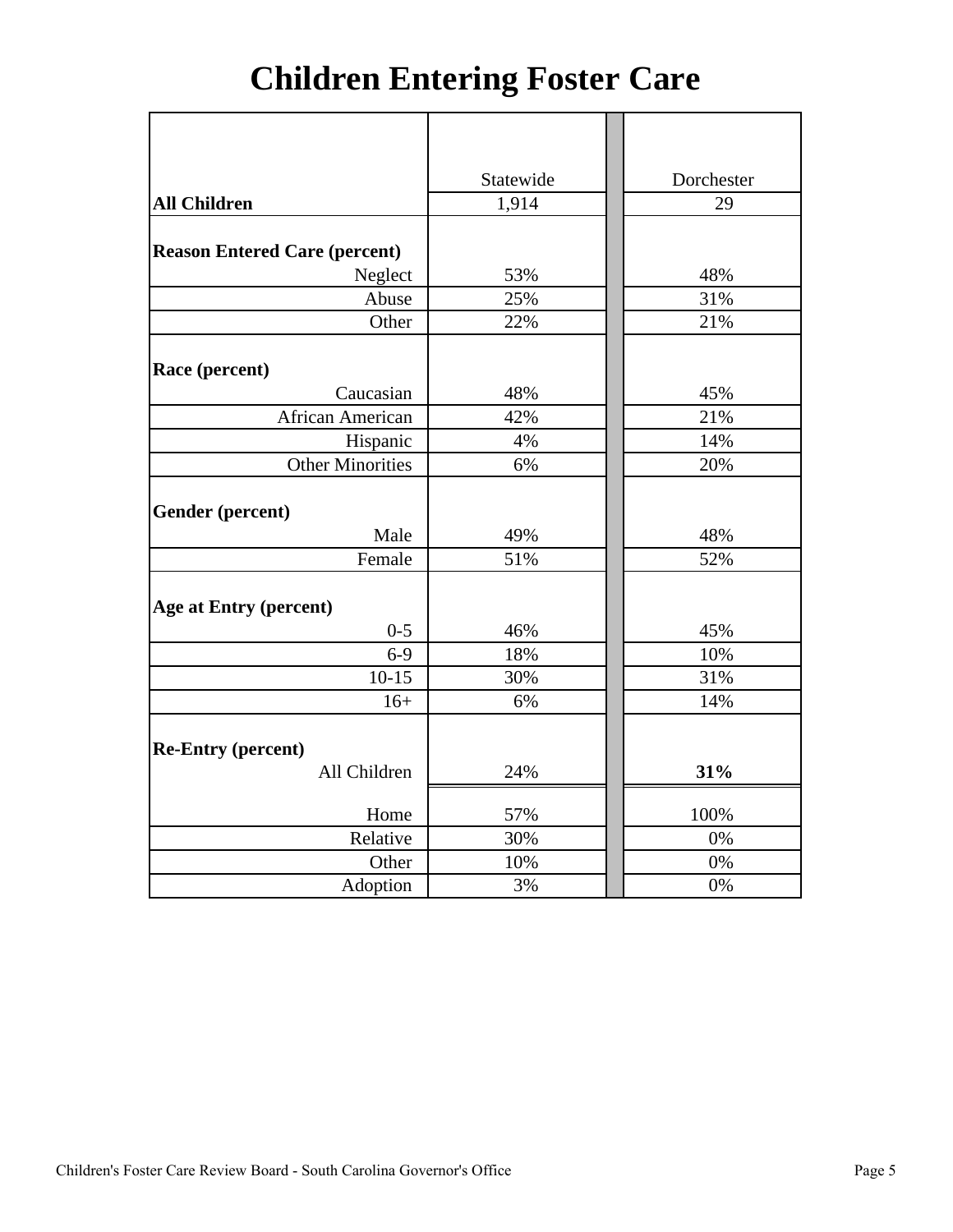# **Children Leaving Foster Care**

|                                     | Statewide | Dorchester |
|-------------------------------------|-----------|------------|
| <b>All Children</b>                 | 1,679     | 30         |
|                                     |           |            |
| <b>Reason Left Care (percent)</b>   |           |            |
| <b>Returned Home</b>                | 38%       | 43%        |
| Adoption                            | 25%       | 10%        |
| Emancipation/Aged Out               | 15%       | 30%        |
| Relative                            | 22%       | 17%        |
| Other                               | $<$ 1%    | 0%         |
|                                     |           |            |
| Race (percent)                      |           |            |
| Caucasian                           | 47%       | 40%        |
| African American                    | 45%       | 20%        |
| Hispanic                            | 2%        | 10%        |
| <b>Other Minorities</b>             | 6%        | 30%        |
|                                     |           |            |
| Gender (percent)                    |           |            |
| Male                                | 49%       | 47%        |
| Female                              | 51%       | 53%        |
|                                     |           |            |
| <b>Age at Closure (percent)</b>     |           |            |
| $0 - 5$                             | 33%       | 33%        |
| $6-9$                               | 18%       | 10%        |
| $10 - 15$                           | 20%       | 23%        |
| $16+$                               | 29%       | 34%        |
|                                     |           |            |
| <b>Average Time In Care (years)</b> | 2.2       | 1.8        |
|                                     |           |            |
| <b>Average Number of Placements</b> | 3.2       | 3.4        |
|                                     |           |            |
| <b>Placement Type (percent)</b>     |           |            |
| <b>Foster Care Placement</b>        | 79%       | 87%        |
| <b>Therapeutic Placement</b>        | 21%       | 13%        |
|                                     |           |            |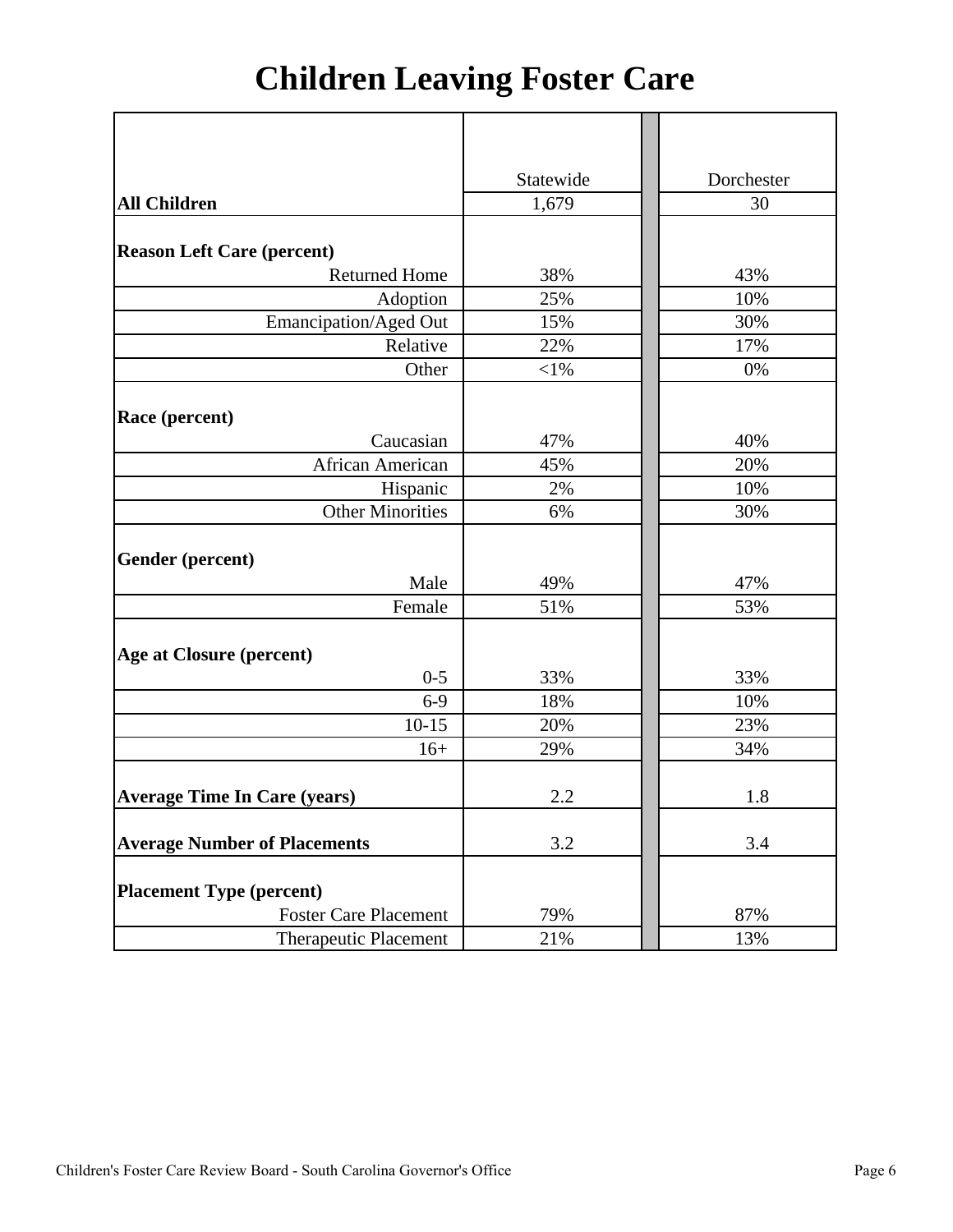# **Children Adopted**

|                                           | Statewide | Dorchester |
|-------------------------------------------|-----------|------------|
| <b>All Children</b>                       | 427       | 3          |
| <b>Adopted within 24 Months (percent)</b> | 17%       | 0%         |
|                                           |           |            |
| <b>Teen Adoptions (percent)</b>           | 10%       | 0%         |
| Race (percent)                            |           |            |
| Caucasian                                 | 48%       | 0%         |
| African American                          | 44%       | 0%         |
| Hispanic                                  | 2%        | 0%         |
| <b>Other Minorities</b>                   | 6%        | 100%       |
| <b>Gender</b> (percent)                   |           |            |
| Male                                      | 54%       | 100%       |
| Female                                    | 46%       | 0%         |
| <b>Age at Adoption (percent)</b>          |           |            |
| $0 - 5$                                   | 57%       | 67%        |
| $6-9$                                     | 24%       | 33%        |
| $10-15$                                   | 18%       | 0%         |
| $16+$                                     | 1%        | 0%         |
| <b>Average Time In Care (years)</b>       | 3.5       | 3.0        |
| <b>Average Number of Placements</b>       | 2.3       | 1.0        |
| <b>Placement Type (percent)</b>           |           |            |
| <b>Foster Care Placement</b>              | 79%       | 100%       |
| Therapeutic Placement                     | 21%       | 0%         |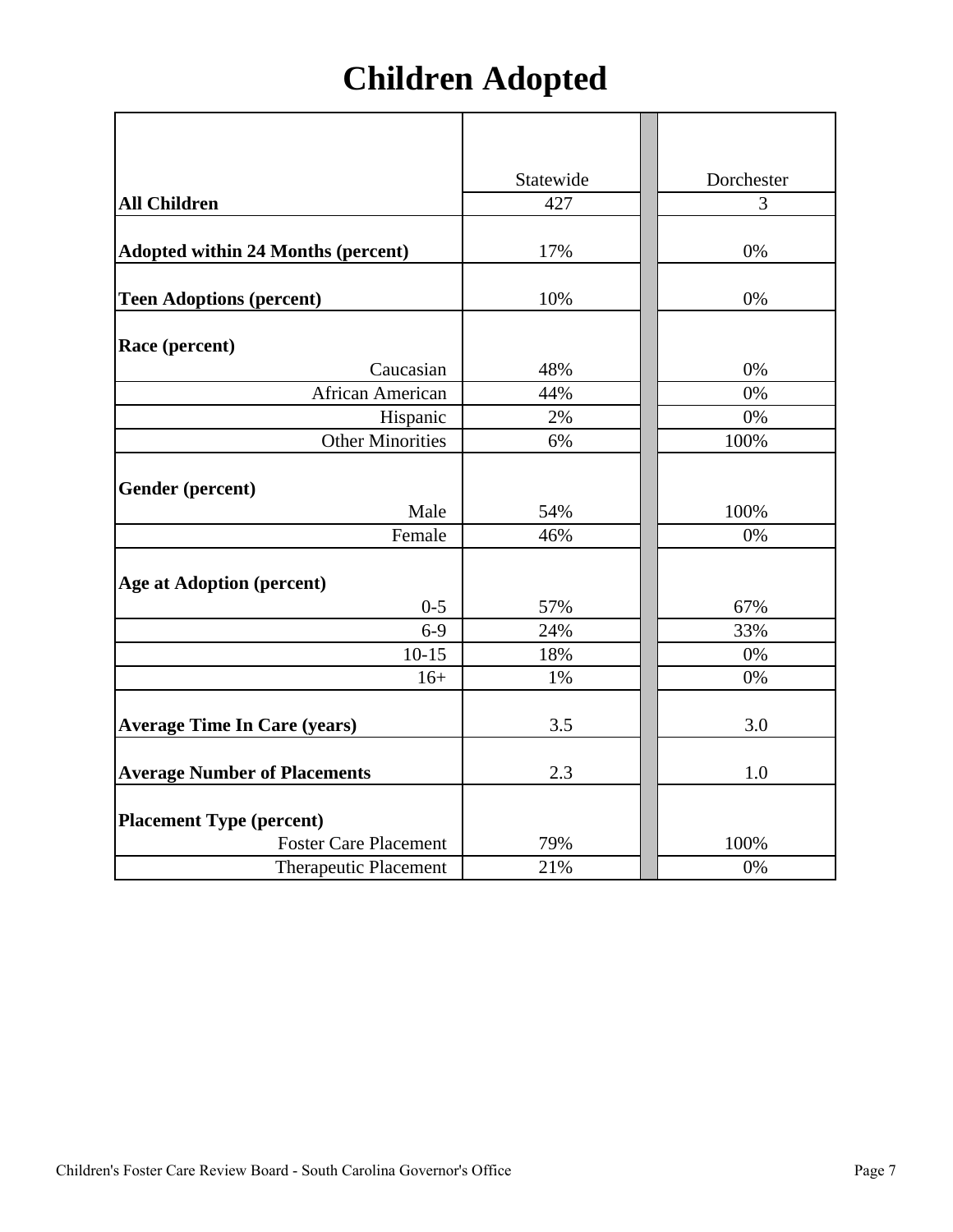# **Children Remaining in Foster Care**

|                                             | Statewide | Dorchester |
|---------------------------------------------|-----------|------------|
| <b>All Children</b>                         | 2,884     | 43         |
|                                             |           |            |
| <b>Case Management (percent)</b>            |           |            |
| Adoption                                    | 2%        | 12%        |
| County                                      | 71%       | 74%        |
| <b>Managed Treatment Services</b>           | 27%       | 14%        |
|                                             |           |            |
| Race (percent)                              |           |            |
| Caucasian                                   | 42%       | 49%        |
| African American                            | 50%       | 37%        |
| Hispanic                                    | 2%        | 7%         |
| <b>Other Minorities</b>                     | 6%        | 7%         |
|                                             |           |            |
| Gender (percent)                            |           |            |
| Male                                        | 52%       | 60%        |
| Female                                      | 48%       | 40%        |
|                                             |           |            |
| <b>Age at Last Review (percent)</b>         |           |            |
| $0 - 5$                                     | 24%       | 25%        |
| $6-9$                                       | 15%       | 14%        |
| $10-15$                                     | 33%       | 36%        |
| $16+$                                       | 28%       | 25%        |
|                                             |           |            |
| <b>Placement Type (percent)</b>             |           |            |
| <b>Foster Care Placement</b>                | 62%       | 67%        |
| Therapeutic Placement                       | 38%       | 33%        |
|                                             |           |            |
| <b>Average Time In Care (years)</b>         | 4.1       | 3.2        |
|                                             |           |            |
| <b>Average Number of Placements (years)</b> | 3.9       | 2.6        |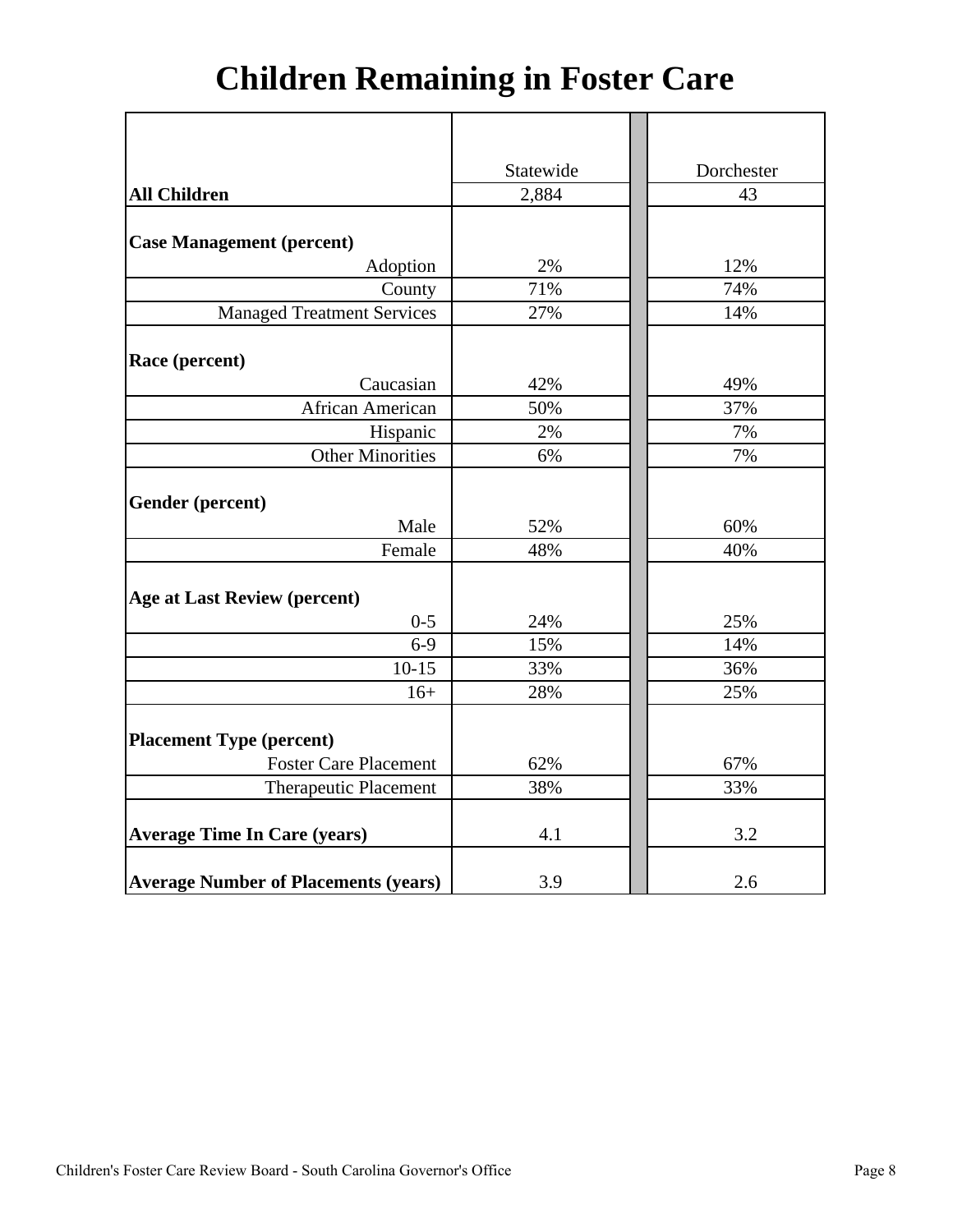## **Summary of Reviews**

|                         | <b>Reviews Conducted</b> |                 | <b>Children Reviewed</b> |                 | <b>Participation by Interested Parties</b> |          |
|-------------------------|--------------------------|-----------------|--------------------------|-----------------|--------------------------------------------|----------|
|                         | $\mathbf n$              | $\frac{0}{6}$ * | $\mathbf n$              | $\frac{0}{6}$ * | $\mathbf n$                                | $\% *$   |
| <b>Statewide Totals</b> | 8,467                    | 100%            | 4,976                    | 100%            | 11,138                                     | 100%     |
| <b>By County</b>        |                          |                 |                          |                 |                                            |          |
| Abbeville               | 37                       | 0.44%           | 24                       | 0.48%           | 45                                         | 0.40%    |
| Aiken                   | 205                      | 2.42%           | 138                      | 2.77%           | 254                                        | 2.28%    |
| Allendale               | 19                       | 0.22%           | 6                        | 0.12%           | 11                                         | 0.10%    |
| Anderson                | 569                      | 6.72%           | 336                      | 6.75%           | 710                                        | 6.37%    |
| Bamberg                 | 42                       | 0.50%           | 23                       | 0.46%           | 31                                         | 0.28%    |
| Barnwell                | 91                       | 1.07%           | 58                       | 1.17%           | 112                                        | 1.01%    |
| Beaufort                | 110                      | 1.30%           | 67                       | 1.35%           | 125                                        | 1.12%    |
| Berkeley                | 437                      | 5.16%           | 259                      | 5.20%           | 953                                        | 8.56%    |
| Calhoun                 | 29                       | 0.34%           | 12                       | 0.24%           | 20                                         | 0.18%    |
| Charleston              | 955                      | 11.28%          | 516                      | 10.37%          | 1,149                                      | 10.32%   |
| Cherokee                | 137                      | 1.62%           | 76                       | 1.53%           | 205                                        | 1.84%    |
| Chester                 | 80                       | 0.94%           | 44                       | 0.88%           | 95                                         | 0.85%    |
| Chesterfield            | 72                       | 0.85%           | 46                       | 0.92%           | 101                                        | 0.91%    |
| Clarendon               | 101                      | 1.19%           | 68                       | 1.37%           | 147                                        | 1.32%    |
| Colleton                | 113                      | 1.33%           | 70                       | 1.41%           | 105                                        | 0.94%    |
| Darlington              | 137                      | 1.62%           | 78                       | 1.57%           | 133                                        | 1.19%    |
| Dillon                  | 111                      | 1.31%           | 67                       | 1.35%           | 99                                         | 0.89%    |
| <b>Dorchester</b>       | 138                      | 1.63%           | 71                       | 1.43%           | 260                                        | 2.33%    |
| Edgefield               | 33                       | 0.39%           | 20                       | 0.40%           | 13                                         | 0.12%    |
| Fairfield               | 23                       | 0.27%           | 14                       | 0.28%           | 19                                         | 0.17%    |
| Florence                | 153                      | 1.81%           | 93                       | 1.87%           | 172                                        | 1.54%    |
| Georgetown              | 86                       | 1.02%           | 41                       | 0.82%           | 160                                        | 1.44%    |
| Greenville              | 778                      | 9.19%           | 479                      | 9.63%           | 1,174                                      | 10.54%   |
| Greenwood               | 60                       | 0.71%           | 36                       | 0.72%           | 80                                         | 0.72%    |
| Hampton                 | 21                       | 0.25%           | 11                       | 0.22%           | 3                                          | 0.03%    |
| Horry                   | 402                      | 4.75%           | 242                      | 4.86%           | 511                                        | 4.59%    |
| Jasper                  | 33                       | 0.39%           | 17                       | 0.34%           | 20                                         | 0.18%    |
| Kershaw                 | 106                      | 1.25%           | 47                       | 0.94%           | 128                                        | 1.15%    |
| Lancaster               | 127                      | 1.50%           | $\overline{71}$          | 1.43%           | 112                                        | 1.01%    |
| Laurens                 | 123                      | 1.45%           | 67                       | 1.35%           | 165                                        | 1.48%    |
| Lee                     | 58                       | 0.69%           | 34                       | 0.68%           | 33                                         | $0.30\%$ |
| Lexington               | 308                      | 3.64%           | 172                      | 3.46%           | 413                                        | 3.71%    |
| Marion                  | 166                      | 1.96%           | 105                      | 2.11%           | 243                                        | 2.18%    |
| Marlboro                | 69                       | 0.81%           | 52                       | 1.05%           | 61                                         | 0.55%    |
| McCormick               | 14                       | 0.17%           | 9                        | 0.18%           | 10                                         | 0.09%    |
| Newberry                | 58                       | 0.69%           | 30                       | 0.60%           | 84                                         | 0.75%    |
| Oconee                  | 240                      | 2.83%           | 145                      | 2.91%           | 441                                        | 3.96%    |
| Orangeburg              | 161                      | 1.90%           | 94                       | 1.89%           | 215                                        | 1.93%    |
| Pickens                 | 209                      | 2.47%           | 101                      | 2.03%           | 293                                        | 2.63%    |
| Richland                | 649                      | 7.67%           | 402                      | 8.08%           | 687                                        | 6.17%    |
| Saluda                  | 15                       | 0.18%           | 10                       | 0.20%           | 21                                         | 0.19%    |
| Spartanburg             | 542                      | 6.40%           | 335                      | 6.73%           | 549                                        | 4.93%    |
| Sumter                  | 205                      | 2.42%           | 124                      | 2.49%           | 217                                        | 1.95%    |
| Union                   | 26                       | 0.31%           | 14<br>52                 | 0.28%           | 28                                         | 0.25%    |
| Williamsburg            | 87                       | 1.03%           |                          | 1.05%           | 84                                         | 0.75%    |
| York                    | 332                      | 3.92%           | 200                      | 4.02%           | 647                                        | 5.81%    |

**\* Percent of Statewide Total**